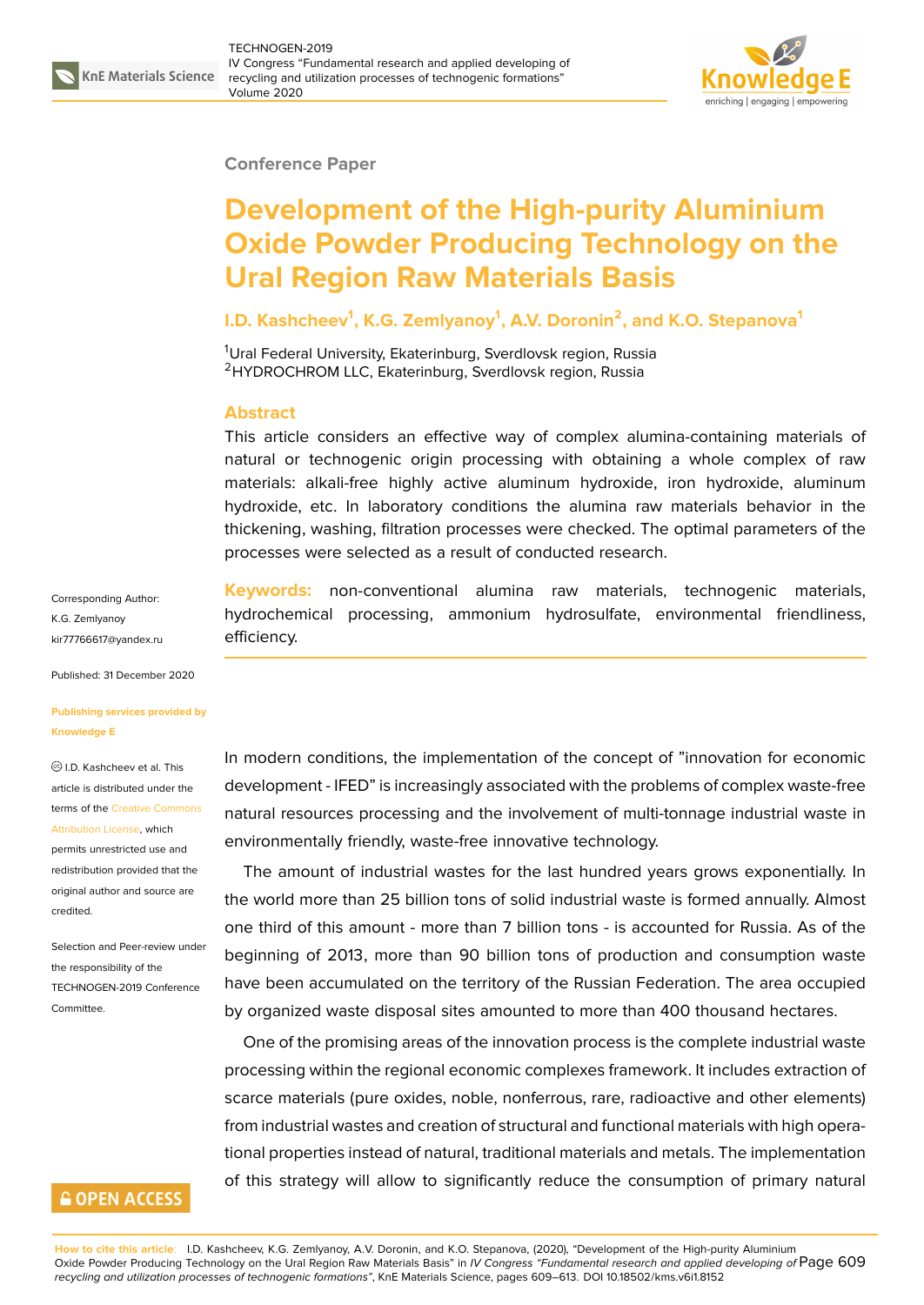

resources by more than 25%, as well as to solve the issues of raw material security of the country, including the materials critical for the ceramic electronic, electrical and metallurgical industries - high alumina and magnesium.

This work is devoted to important technological issues of technogenic and natural alumina raw materials complex use for the purpose of valuable components extraction, while solving environmental problems.

The authors have tested the technology of complex processing of industrial and/or natural aluminosilicate materials production wastes with the use of recoverable leaching sulphuric acid solution - ammonium hydrosulfate solution. The technology includes:

1) Sulphuric acid leaching of raw materials with ammonium hydrosulphate solution with extraction of iron III and aluminum into the solution by the following reactions:

2 AIOOH + 6NH<sub>4</sub>HSO<sub>4</sub> = AI<sub>2</sub>(SO<sub>4</sub>)<sub>3</sub> + 3(NH<sub>4</sub>)<sub>2</sub>SO<sub>4</sub> + 4H<sub>2</sub>O

 $Fe<sub>2</sub>O<sub>3</sub> + 6NH<sub>4</sub>HSO<sub>4</sub> = Fe<sub>2</sub>(SO<sub>4</sub>)<sub>3</sub> + 3(NH<sub>4</sub>)<sub>2</sub>SO<sub>4</sub> + 3H<sub>2</sub>O;$ 

2) Filtration of acid-resistant residue containing  $\text{RO}_2$ ,  $\text{R}_2\text{O}_5$  oxides for subsequent use as raw materials for the production of building materials, refractories, ceramics, abrasives, etc;

3) Iron III deposition from ammonia solution and separation of iron hydroxide III for further use in the production of pigments;

 $Fe<sub>2</sub>(SO<sub>4</sub>)<sub>3</sub> + 6NH<sub>4</sub>OH = 2 Fe(OH)<sub>3</sub> \downarrow + 3(NH<sub>4</sub>)<sub>2</sub> SO<sub>4</sub>;$ 

4) Aluminium precipitation from ammonia solution and separation of aluminium hydroxide for further use as a raw material;

 $\mathsf{Al}_2(\mathsf{SO}_4)_3 + \mathsf{6NH}_4\mathsf{OH} = 2\mathsf{Al}(\mathsf{OH})_3 \downarrow + 3(\mathsf{NH}_4)_2\mathsf{SO}_4;$ 

5) Obtaining a pure solution of ammonium sulfate from which crystalline ammonium sulfate is extracted; according to the technology developed and tested at the pilot plant, it is thermally decomposed into ammonium hydrosulfate and ammonia by reaction:

 $(NH_4)_2$ SO<sub>4</sub> = NH<sub>4</sub>HSO<sub>4</sub> + NH<sub>3</sub> ↑.

6) Return of the obtained ammonium sulfate and ammonia into production.

The raw materials for the study were selected as kaolin waste from the Zhuravlinny Log deposit (Plast, Chelyabinsk Region) and Poletaevskoye deposit (Chelyabinsk) as raw kaolin. Phase composition of initial materials includes, wt. %: kaolinite  $\mathsf{Al}_4[\mathsf{Si}_4\mathsf{O}_{10}]$ (OH) $_8$ - 95,0-97,0; quartz SiO $_2$  - 1,0-2,0 and feldspars (microcline K,Na(AlSi $_3$ O $_8$ )) – 1,0 – 3,0.

The offered technology of hydrochemical processing, allowing to improve opening of initial raw materials and to increase the target product yield, consists of:

Preliminary grinding of raw materials up to the full passage through the sieve 0,08 mm;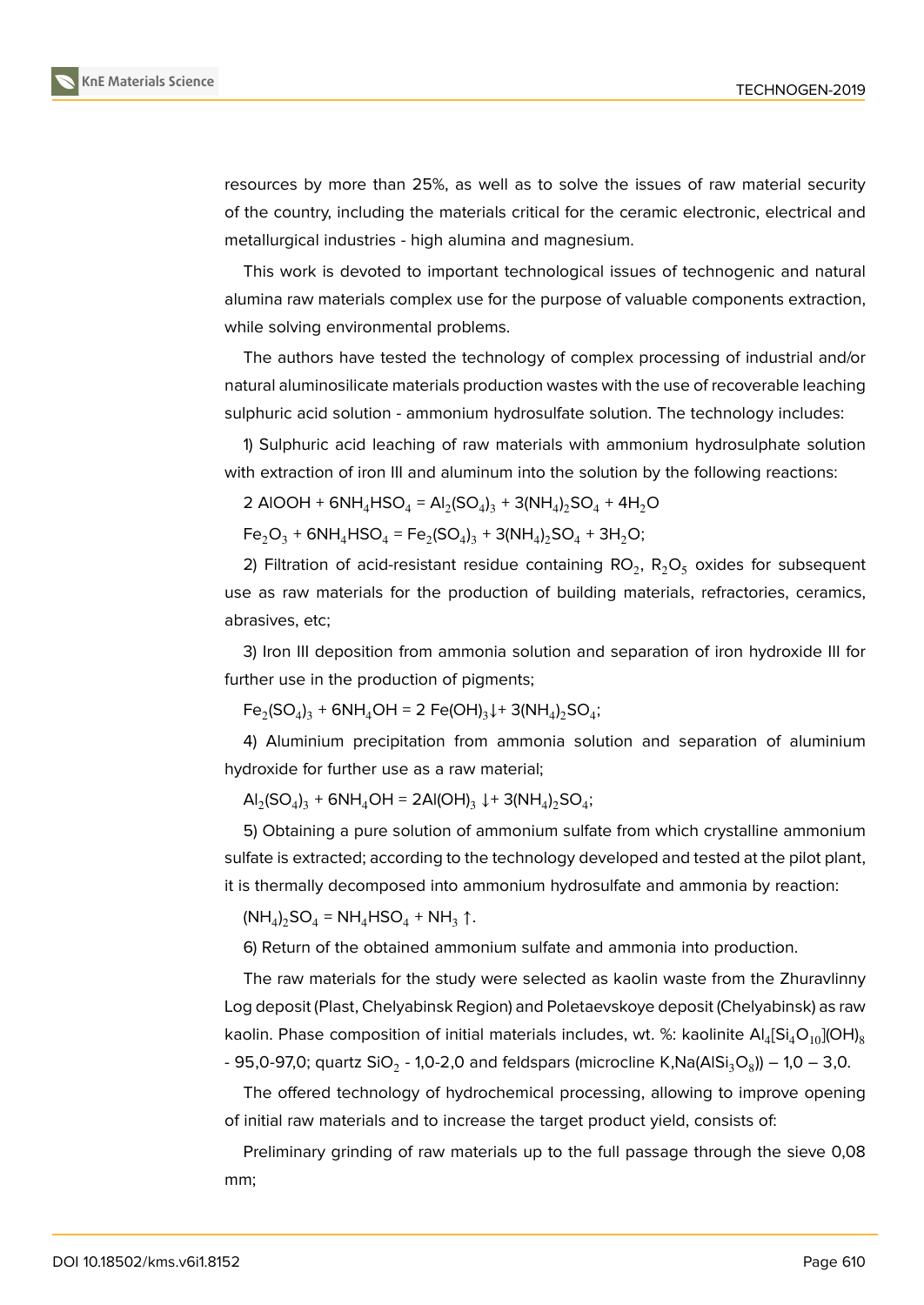



Preparation of  $H_2$ SO<sub>4</sub> technical solution with content: 10, 15 и 20 %;

Pelletizing of ground raw materials with addition of  $H_2$ SO<sub>4</sub> solution;

Classification of the obtained granules with the separation of the fraction of 3-7 mm and the return of the remaining fractions to the stage of granulation.

Heat treatment of the obtained granules at a temperature of 350-600 °C.

Phase composition of granulated products after heat treatment at 350 (and 600) <sup>∘</sup>С is presented, wt. %: metakaolinite Al $_2$ O $_3$ ·2SiO $_2$  - 85,0-94,0 (14,0-66,0); quartz SiO $_2$  - 1,0-2,0 (13,0-33,0); hydroslides Na,K,Al $_2$ [AlSi $_3$ O $_{10}$ ](OH) $_2$  - 3,0-14,0 (43,0-58,0) and aluminum sulfate 0,0-2,0 (15,0-23,0). It has been established that in the process of heat treatment the materials granulated with 20 % sulphuric acid solution and heat-treated at the temperature of not less than 500 <sup>∘</sup>C are subject to the greatest change; at the same time the products have a latent-crystalline, almost amorphous structure of metakaolinite Al $_2$ O $_3$ •2SiO $_2$ . The leaching process of the target products is based on the reaction:

$$
Al_2O_3 2SiO_2 + 3H_2SO_4 = Al_2(SO_4)_3 + 2SiO_2 + H_2O
$$
\n(1)

in slow boiling mode (5-7 min) and natural cooling of the solution (50-60 min) with further decantation and washing of the sludge. Wash water is collected and directed to obtaining a leaching solution. The results of the leaching process are presented in Table 1.

| $N^{\circ}$ n/n                          |                                    |                    | 1                  | $\overline{2}$     | 3     | 4     | 5    | 6     |      |  |  |
|------------------------------------------|------------------------------------|--------------------|--------------------|--------------------|-------|-------|------|-------|------|--|--|
| Process                                  |                                    |                    | Leaching           |                    |       |       |      |       |      |  |  |
| Reagents, q                              | Metakaolinite                      |                    | 10 % $H_2SO_4$     | 3                  |       | 3     |      |       |      |  |  |
|                                          |                                    |                    | 15 % $H_2SO_4$     |                    | 3     |       | 300  | 450   | 500  |  |  |
|                                          | 25 % $H_2SO_4$ solution            |                    |                    | 17,5               |       |       | 1748 | 1966  | 2185 |  |  |
| Conditions                               | Boiling point, C                   |                    |                    |                    |       |       | 90   |       |      |  |  |
|                                          |                                    | Boiling point, min |                    |                    | 90    |       | 50   | 60    | 90   |  |  |
|                                          | Excess solution $H_2SO_4$ , %      |                    |                    | 10 %               |       |       |      |       |      |  |  |
|                                          | $\Delta$ Drying Point, $\degree$ C |                    |                    | 207                | 212   | 258   | 212  | 306   | 297  |  |  |
|                                          | Drying Point, min                  |                    |                    | 40                 | 71    | 110   | 71   | 104   | 120  |  |  |
| Filter method                            |                                    |                    |                    | <b>Decantation</b> |       |       |      |       |      |  |  |
| Mass of settled waters (master batch), g |                                    |                    | 375,6              | 308,9              | 301   | 1137  | 1949 | 3818  |      |  |  |
| Mass of undissolved sediment, q          |                                    |                    | Practical          | 1,63               | 1,73  | 1,77  | 481  | 335   | 303  |  |  |
|                                          |                                    |                    | <b>Theoretical</b> | 1,62               | 1,62  | 1,62  | 270  | 270   | 270  |  |  |
| Product yield (sludge), %                |                                    |                    | 109                | 116                | 110   | 178   | 124  | 112   |      |  |  |
| Additionally                             |                                    | pH initial/final   | 0,02/<br>0,51      | 0,25/<br>0,63      | /0,75 | /1,06 | /094 | /1,39 |      |  |  |

TABLE 1: Leaching process results

Based on the results of leaching, it can be concluded that the best way to achieve leaching is to use 15%  $H_2$ SO<sub>4</sub> as the leaching agent.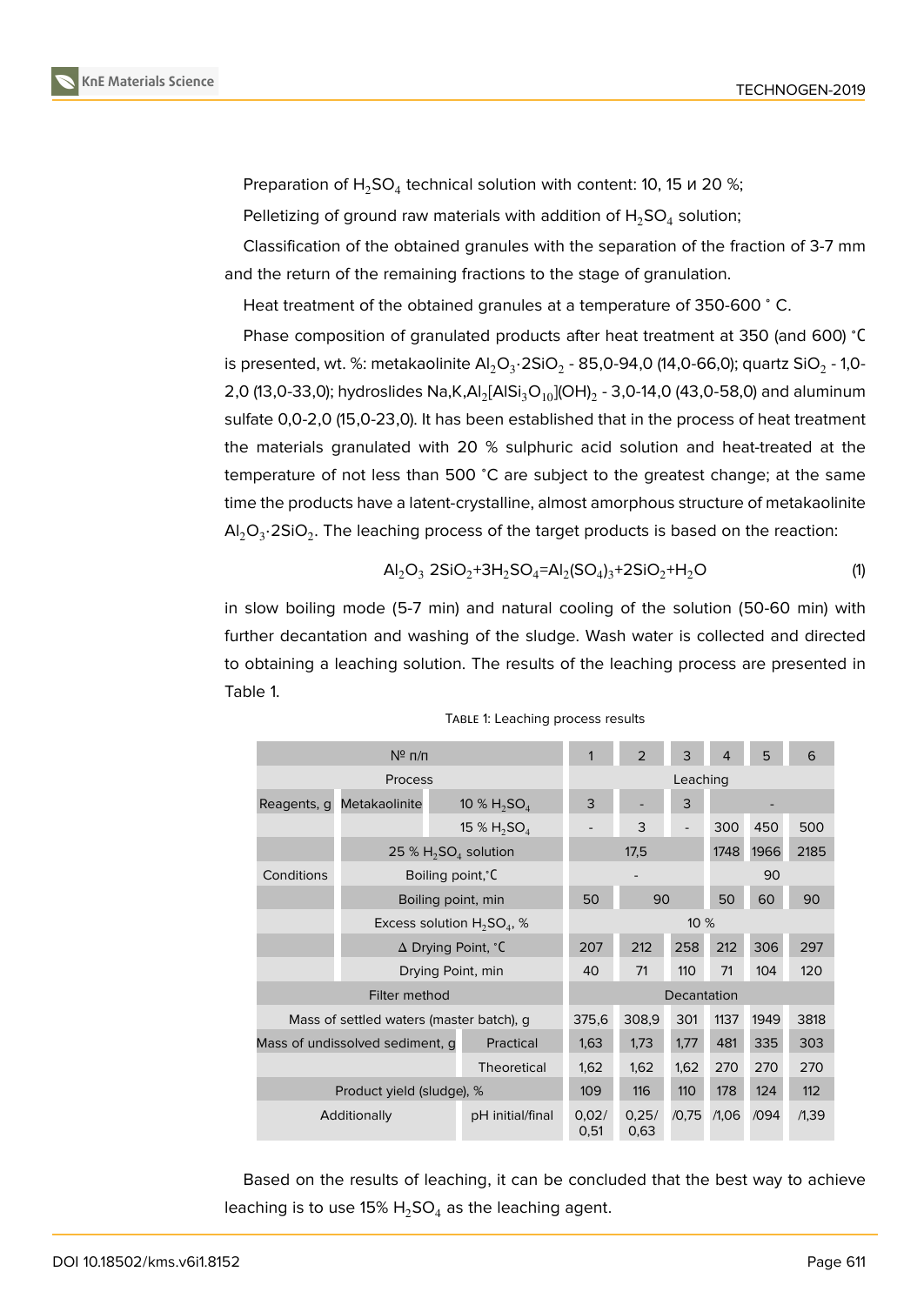

The process of deposition of aluminum sulphate solution purified from iron oxides was performed at the temperature of solution 20 - 60 ℃ by step-by-step introduction of solution NH4OH in the ratio 1: 2 with pH control of the solution every 5-10 minutes to the final pH of the solution 4,0 - Table 2. After sedimentation the sludge settling, decantation and washing is performed. Drying and thermal treatment of hydroxide was carried out in laboratory furnaces at the temperature of 400 - 550 <sup>∘</sup>С until the mass loss was stopped. The obtained product contains, wt. %: Al $_2$ O<sub>3</sub> - 99,2; R $_2$ O - 0,14; RO -0,01; Fe $_{2}$ O $_{3}$  - 0,05; SiO $_{2}$  - 0,08. The specific surface of the material was 5680 m $^{2}$ /g, the average particle size was 2.7 µm.

| $N^{\circ}$ n/n                                 |                                                      |             | $\overline{2}$           | 3              | 4              | 5              | 6              | $\overline{7}$ | 8           |  |  |
|-------------------------------------------------|------------------------------------------------------|-------------|--------------------------|----------------|----------------|----------------|----------------|----------------|-------------|--|--|
| Reagents, q                                     | $\mathsf{Al}_2(\mathsf{SO}_4)$ <sub>3</sub> solution | 588         | 500<br>500<br>250        |                |                |                |                |                | 100         |  |  |
|                                                 | $NH4OH$ solution                                     |             | 146                      | 268            | 278            | 431            | 548            | 915            | 670         |  |  |
|                                                 | 10% solution of $NH_4N$ aSO <sub>3</sub>             | 520         | 520                      | 1040           | 1210           | 2420           | 2420           | 1815           | 1815        |  |  |
| Excess 10% solution of $NH_4N$ aSO <sub>3</sub> |                                                      |             | 1,5<br>$\overline{2}$    |                |                |                |                | 1,5            |             |  |  |
| Boiling point, C                                |                                                      |             | 82<br>74                 |                |                |                |                |                |             |  |  |
| Boiling point, min                              |                                                      |             | 120                      |                |                |                |                |                |             |  |  |
| ∆ Drying Point, °C                              |                                                      |             | $162 -$<br>347           | 166-<br>296    | $204 -$<br>343 | $194 -$<br>289 | $193 -$<br>320 | $201 -$<br>315 | 199-<br>321 |  |  |
| Drying Point, min                               |                                                      |             | 235                      | 189            | 180            | 199            | 201            | 200            | 198         |  |  |
| Filter method                                   |                                                      | Decantation |                          |                |                |                |                |                |             |  |  |
| Product                                         |                                                      |             | $\text{Al}(\text{OH})_3$ |                |                |                |                |                |             |  |  |
| Undissolved sediment mass (master batch), q     |                                                      |             | 680                      |                |                |                |                |                |             |  |  |
| Sludge mass actual, g                           |                                                      | 14          | 13                       | 33             | 41             | 38             | 140            |                |             |  |  |
| Sludge mass theoretical, g                      |                                                      | 13          | 13                       | 26             | 26             | 26             | 52             |                |             |  |  |
| Product yield, %                                |                                                      | 108         | 100                      | 127            | 158            | 146            | 269            |                |             |  |  |
| pH after adding technical ammonia               |                                                      |             | 4,15                     | $\overline{4}$ |                |                |                |                | 3,7         |  |  |
| pH master batch                                 |                                                      |             | 5,66                     |                |                |                |                | 4,01           |             |  |  |

#### TABLE 2: Precipitation results

## **1. Conclusions**

The possibility of developing a technology based on the raw materials of the Ural deposits using metakaolinite to produce pure aluminium oxide and other products from aluminium sulphate, which will make it possible to create an energy- and resourceefficient technology to produce high-purity  $Al_2O_3$  powders with high level of physical and mechanical properties, was demonstrated.